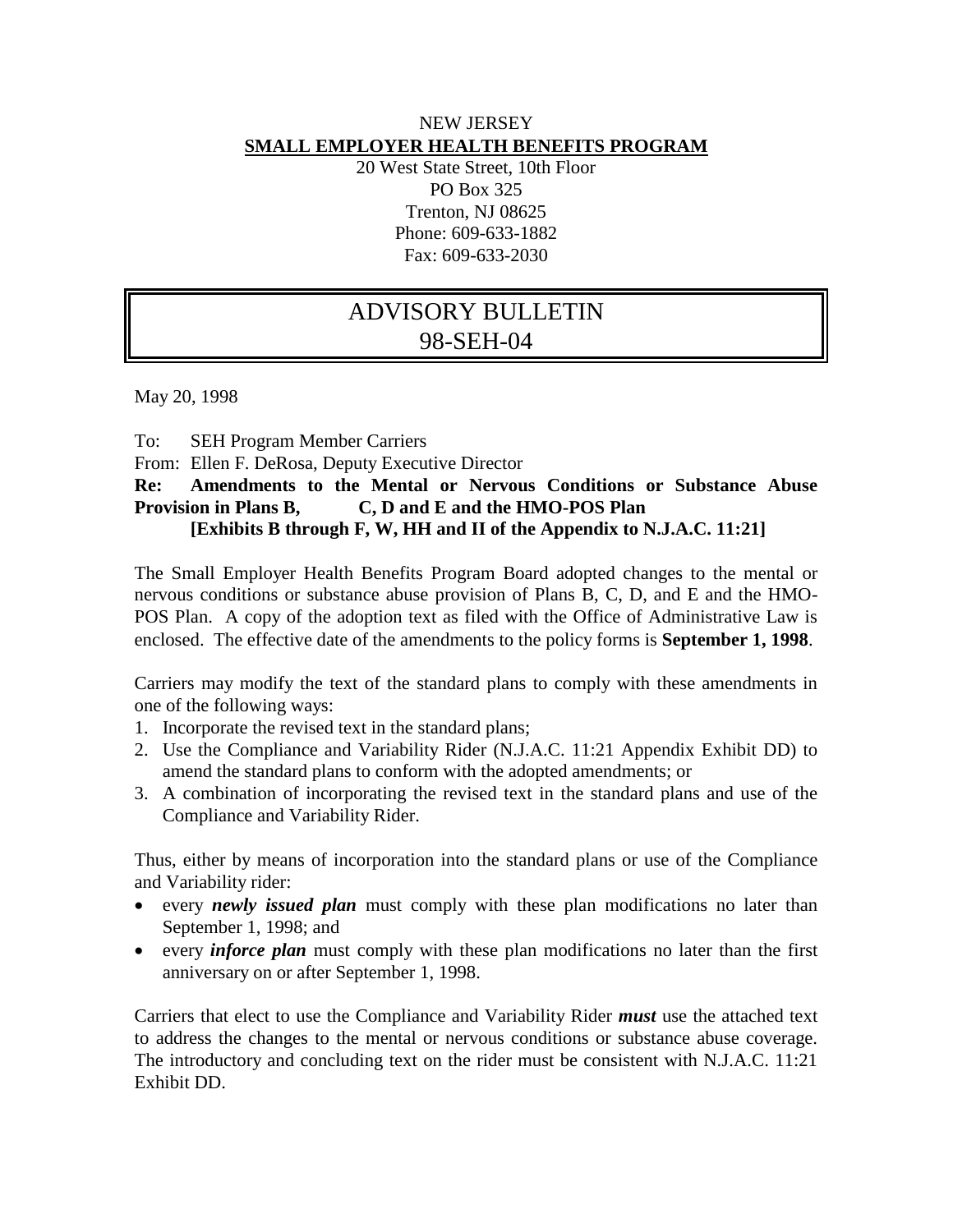To the extent that these forms changes necessitate a rate filing, please make the appropriate rate filing pursuant to N.J.A.C. 11:21-9.

If you have any questions, feel free to contact me.

### **Rider Text to be included on the Compliance and Variability Rider (Exhibit DD) to amend Standard Small Employer Health Benefits Plans B, C, D AND E**

#### Section: **SCHEDULE OF INSURANCE AND PREMIUM RATES (Policy) and SCHEDULE OF INSURANCE ([Certificate])** Subsection: **Payment Limits**

The text which specifies the Payment Limits for Charges for all treatment for Mental or Nervous Conditions and Substance Abuse is deleted and replaced with the following:

| Charges for all treatment of Mental or Nervous Conditions                        |             |
|----------------------------------------------------------------------------------|-------------|
| and Substance Abuse, per Calendar Year                                           |             |
| <b>Inpatient Confinement</b>                                                     | 30 days $*$ |
| <b>Outpatient Care</b>                                                           | 20 visits   |
| * Unused Inpatient days may be exchanged, on a two-for-one-basis, for additional |             |
| Outpatient visits.                                                               |             |

## Section: **COVERED CHARGES WITH SPECIAL LIMITATIONS** Subsection: Mental or Nervous Conditions and Substance Abuse

The Mental or Nervous Conditions and Substance Abuse subsection is deleted and replaced with the following:

[Carrier] limits what [Carrier] pays for the treatment of Mental or Nervous Conditions and Substance Abuse. [Carrier] includes a condition under this section if it manifests symptoms that are primarily mental or nervous, regardless of any underlying physical cause.

A Covered Person may receive treatment as an Inpatient in a Hospital or a Substance Abuse Center. He or she may also receive treatment as an Outpatient from a Hospital, Substance Abuse Center, or any properly licensed or certified Practitioner, psychologist or social worker. Covered Charges for the treatment of Mental or Nervous Conditions and Substance Abuse include charges incurred for Prescription Drugs.

The Covered Person must pay the Coinsurance shown on the Schedule for Covered Charges for such treatment. [Carrier] limits coverage for all treatment of Mental or Nervous Conditions and Substance Abuse per Calendar Year to:

- a) thirty (30) days of Inpatient confinement; and
- b) twenty (20) Outpatient visits.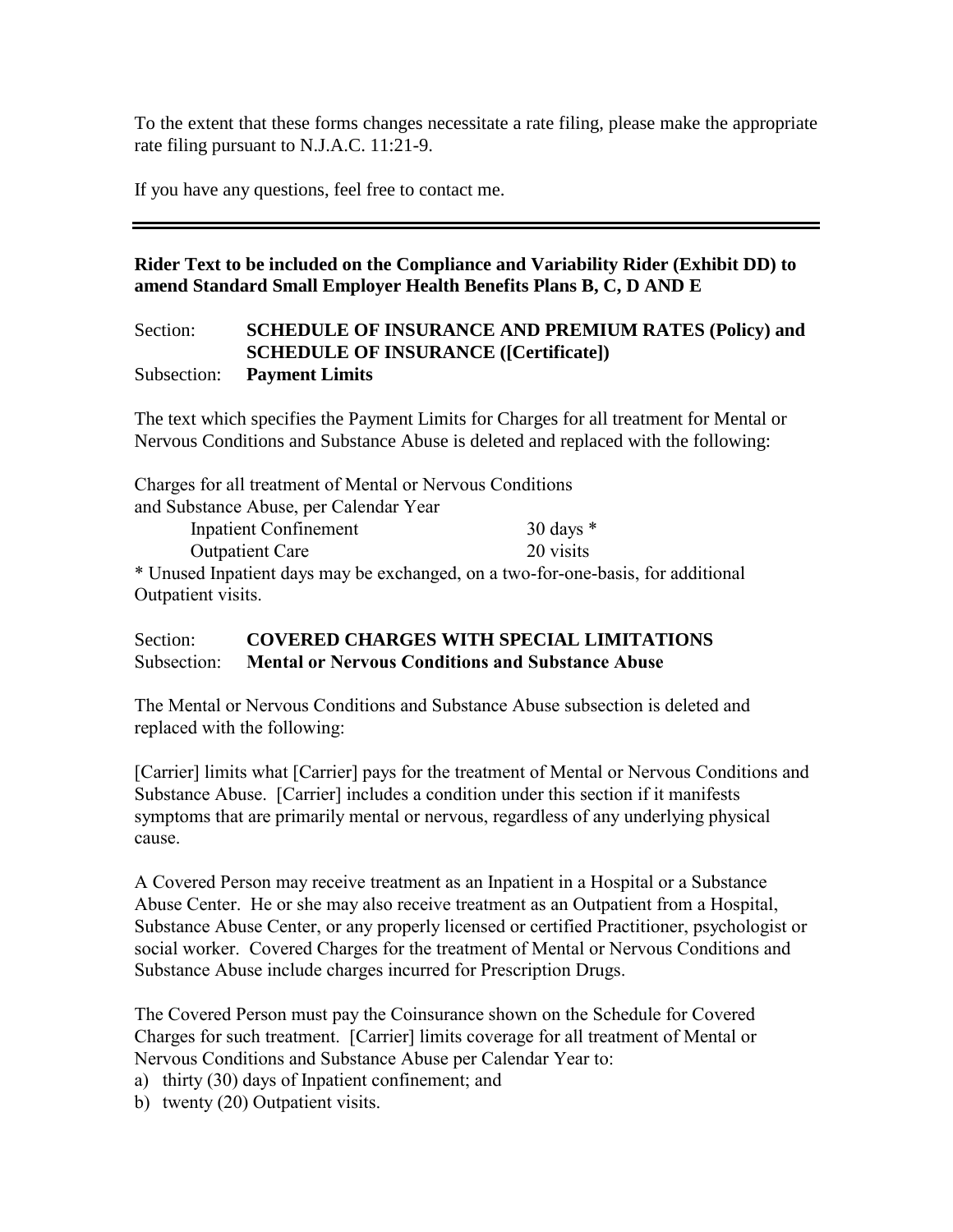One or more of any unused Inpatient days may be exchanged on a two-for-one-basis for additional Outpatient visits.

[Carrier] does not pay for Custodial Care, education, or training.

["DC" NOTE: ANY MENTAL OR NERVOUS CONDITIONS AND SUBSTANCE ABUSE SERVICES AND SUPPLIES A COVERED PERSON RECEIVES UNDER THE ASSOCIATED HMO PLAN WILL REDUCE THE MENTAL OR NERVOUS CONDITIONS AND SUBSTANCE ABUSE BENEFITS AVAILABLE UNDER THIS INDEMNITY PLAN.]

Rider Text to be included on the Compliance and Variability Rider (Exhibit DD) to amend Standard Small Employer Health Benefits Plans HMO-POS

Section: **SCHEDULE OF COVERED SERVICES AND SUPPLIES AND COVERED CHARGES** Subsection: **Mental or Nervous Conditions and Substance Abuse**

The text of the chart concerning Mental or Nervous Conditions and Substance Abuse is deleted and replaced with the following:

| <b>SERVICES</b>                     | [NETWORK]                                          | [NON-NETWORK]                 |
|-------------------------------------|----------------------------------------------------|-------------------------------|
| <b>Mental or Nervous Conditions</b> | <b>Inpatient:</b> [\$150] Copayment                | Deductible/Coinsurance        |
| and Substance Abuse                 | $\frac{1}{2}$ day; maximum $\frac{1}{2}$ admission | <b>Inpatient:</b> Maximum 30  |
|                                     | $[$750]$ ; maximum / cal. year                     | days/Calendar Year            |
|                                     | $[$1500]$ ; Maximum 30 days/                       |                               |
|                                     | calendar year                                      |                               |
|                                     | <b>Outpatient:</b> [\$15] Copayment                | <b>Outpatient:</b> Maximum 20 |
|                                     | / visit; Maximum 20 visits/                        | visits/Calendar Year          |
|                                     | calendar year. Refer to the                        | Refer to the Covered Charges  |
|                                     | Covered Services and                               | with Special Limitations      |
|                                     | Supplies section for an                            | Applicable to [Non-Network]   |
|                                     | explanation of the rules for                       | Benefits section for an       |
|                                     | exchange                                           | explanation of the rules for  |
|                                     |                                                    | exchange                      |

#### Section: COVERED CHARGES WITH SPECIAL LIMITATIONS *APPLICABLE TO [NON-NETWORK] BENEFITS* Subsection: Mental or Nervous Conditions and Substance Abuse

The Mental or Nervous Conditions and Substance Abuse subsection is deleted and replaced with the following: